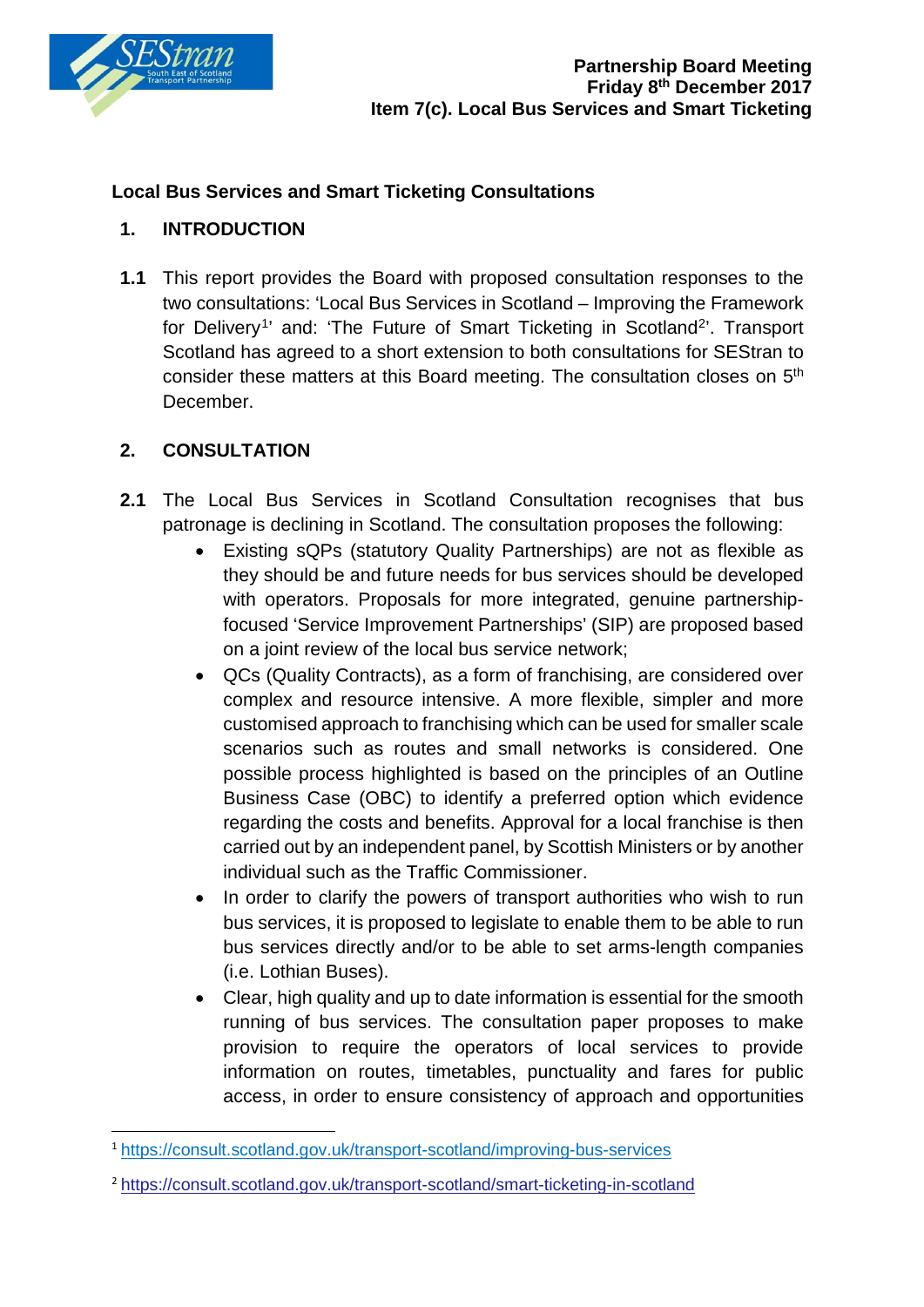for innovative developments in both use of and access to information. A central data hub or 'one-stop-shop', available to third parties is proposed along with legislation to ensure that authorities have the power to obtain the information about revenue and patronage of services being deregistered where required.

SEStran's proposed consultation response is available in **Annex 1**.

- **2.2** The Future of Smart Ticketing in Scotland Consultation is based on the assumption that legislation may be necessary to achieve full operator participation in national and regional smart ticketing schemes and that some form of recognised and formalised governance may be necessary to support this on an on-going basis. In line with Transport Scotland's Smart Ticketing Delivery Strategy (2012), it is proposed that:
	- there is an agreed common infrastructure in place, adopted by all participating operators and, secondly, a consistent, simple and easy to use customer offering;
	- there then needs to be a means of ensuring that integrity and relevance of national and key regional smart ticketing schemes is maintained and an orderly and planned migration in due course to more advanced technologies as these emerge;

SEStran's proposed consultation response is available in **Annex 2**.

### **3. CONCLUSIONS/RECOMMENDATIONS**

**3.1** Members are asked to approve the proposed consultation responses in Annex 1 and Annex 2 for submission.

Catriona Macdonald **Projects Officer** 16th November 2017

### **Annex 1 – Consultant Questions – Local Bus Services in Scotland**

**Annex 2 – Consultant Questions – The Future of Smart Ticketing in Scotland**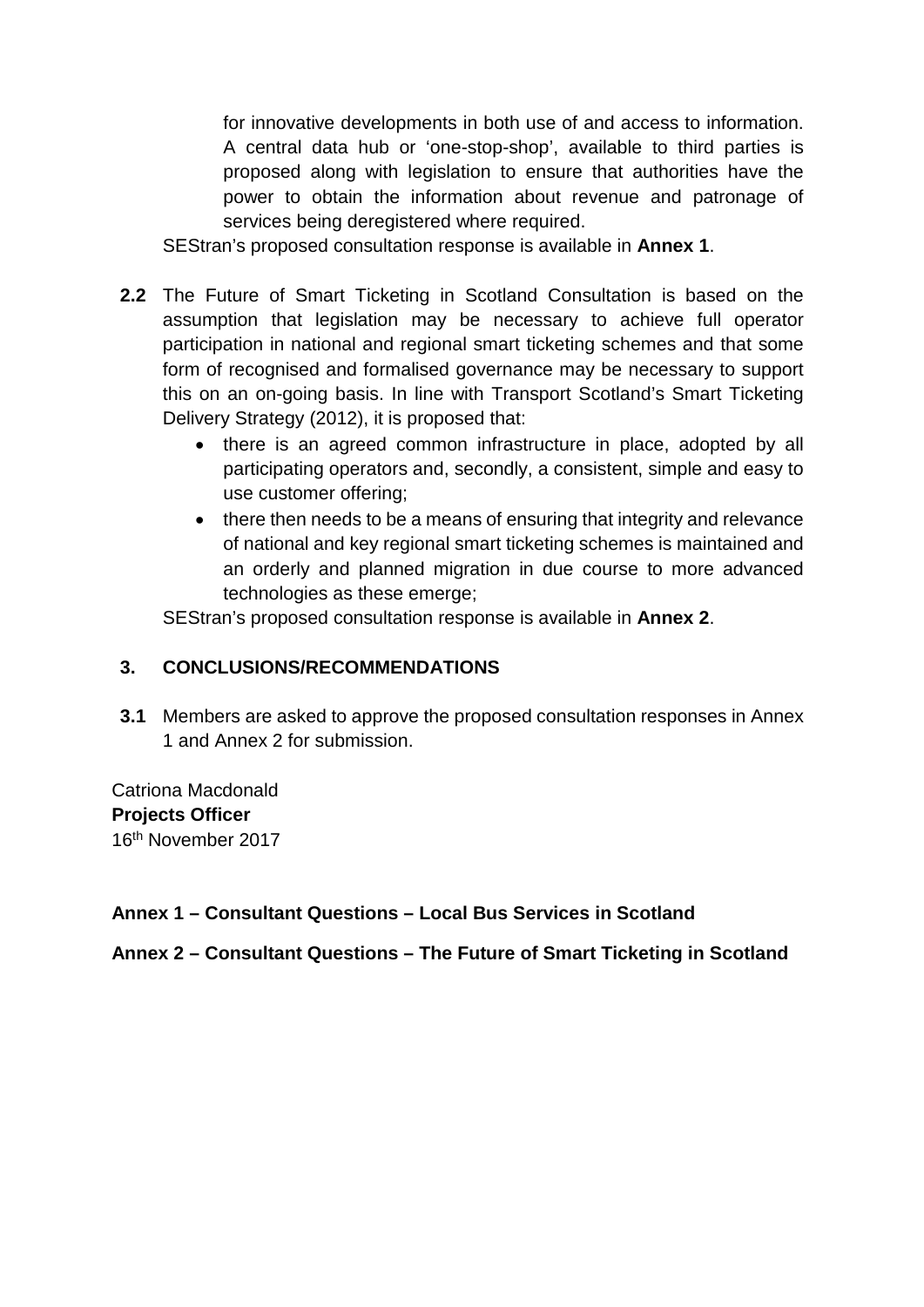| Policy Implications                | Significant potential implications for both Local   |
|------------------------------------|-----------------------------------------------------|
|                                    | Bus Services and Smart Ticketing legislation.       |
| <b>Financial Implications</b>      | There will likely be cost implications for both the |
|                                    | public sector and bus operators. Many of the        |
|                                    | proposals would however require a full              |
|                                    | assessment of the likely costs and benefits before  |
|                                    | implementation.                                     |
| Equalities Implications            | If any of the proposals impact on the viability of  |
|                                    | local bus services then this has the potential to   |
|                                    | impact on all protected characteristics.            |
|                                    | Conversely, if the proposals result in              |
|                                    | improvements to local bus services then there       |
|                                    | would be resulting benefits across the range of     |
|                                    | protected characteristics.                          |
| <b>Climate Change Implications</b> | The proposals should have a positive                |
|                                    | environmental impact if they result in              |
|                                    | improvements to local bus services, resulting in    |
|                                    | modal shift away from the private car.              |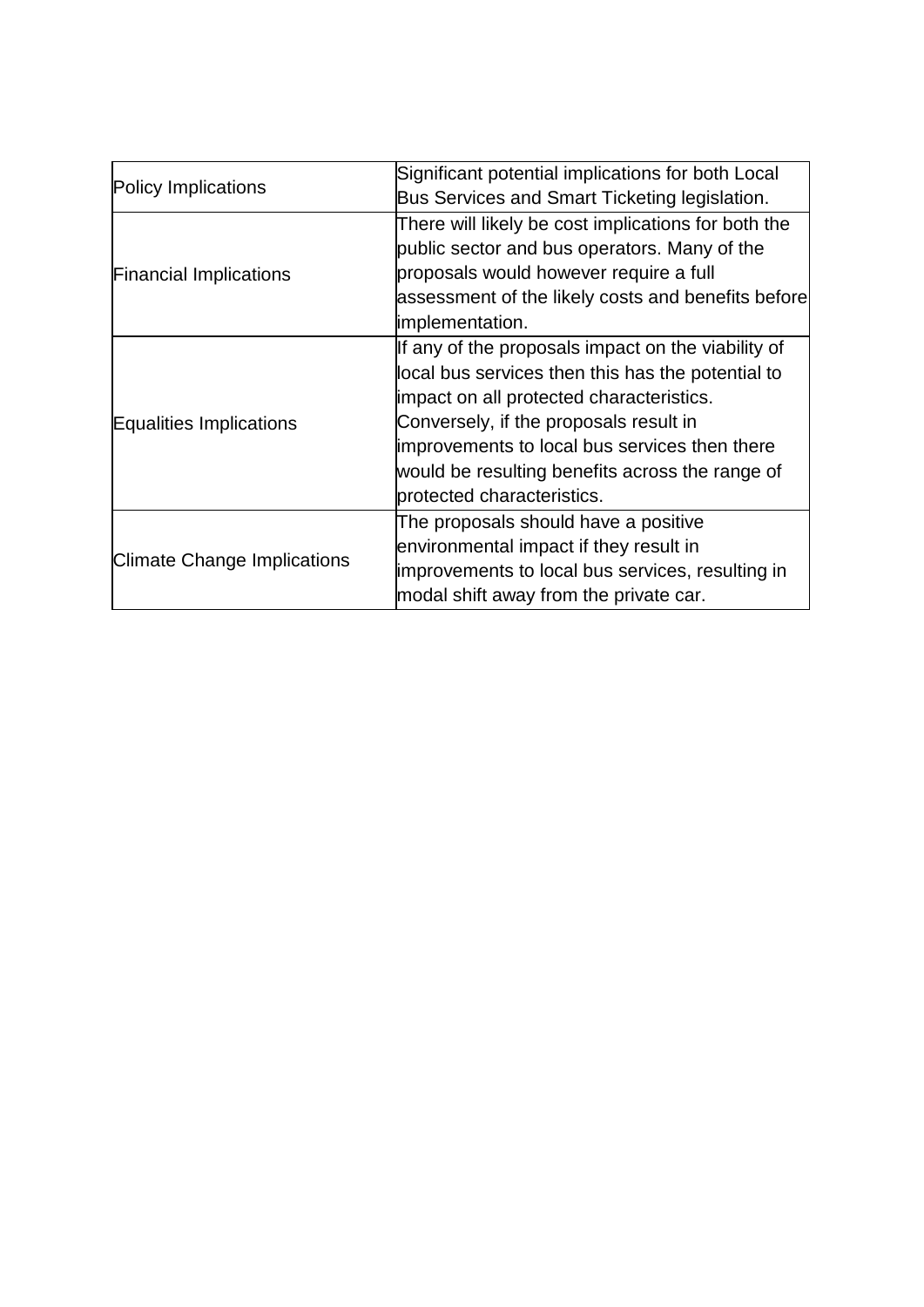## *Annex 1 – Consultant Questions – Local Bus Services in Scotland*

## *Partnerships*

# *Question 1 - Do you think that legislation (either via the existing sQP model or another) is required to secure the benefits of partnership working?*

# Yes **□**

### *Please explain your answer to this question:-*

Voluntary partnerships have not delivered sustainable change and there are concerns that SQPs have not driven up standards as effectively as they could have. Statutory change as proposed in the consultation document is important to transfer greater powers to transport authorities, ensuring that tangible and sustainable outcomes are proposed and fully delivered through the partnerships.

# *Question 2 - Do you feel that statutory Quality Partnerships as defined in the Transport (Scotland) Act 2001 provide the right framework for partnership working? Please answer*

### $No<sub>1</sub>$

### *Please explain your answer to this question:-*

The current sQPs are inflexible, onerous, unclear and difficult to implement, as evidenced by the very few sQPs that have been implemented.

# *Question 3 – Do you agree with our proposals for Service Improvement Partnerships as outlined in pages 32-35?*

### Yes  $\Box$

### *Please explain your answer to this question:-*

The proposed Bus Service Improvement Partnership (BSIPs) are an improvement and offer greater levels of flexibility, particularly in terms of the potential outcomes from the partnerships.

However, SEStran has concerns that in a multi-operator environment, there are a number of 'veto' opportunities for operators and the balance of powers should be more towards the transport operators than is currently suggested. The role of Regional Transport Partnerships in this mechanism should be looked at in greater depth.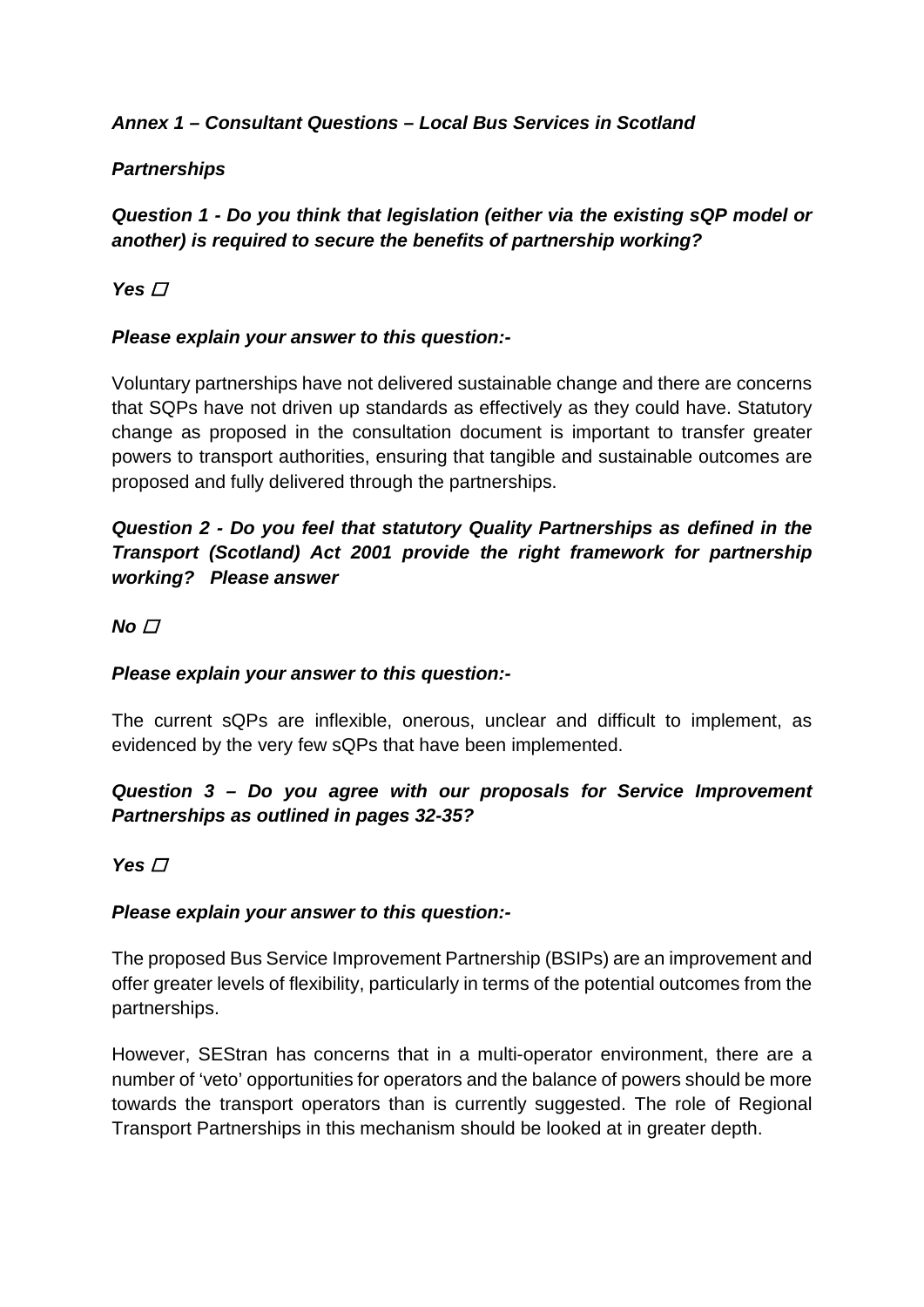SEStran also advocates for a greater degree of community engagement within the proposals, enabling passengers to be listened to and supporting community engagement within the partnership process.

*Question 4 – If a new form of statutory Partnership is introduced, do you agree that statutory Quality Partnerships as defined in the Transport (Scotland) Act 2001 should be replaced (i.e. they would no longer be available as a tool for LTAs)?*

Yes  $\Box$ 

# *Please explain your answer to this question:-*

The SIP proposals seem to provide an adequate replacement and improvement to sQPs. However, if SIPs replaced sQPs, there would need to be a time limited saving provision for existing sQPs, in order to stop existing good work being removed by any change.

# *Local Franchising*

*Question 5 – Do you think that local authorities should have the power to franchise bus services (either via Quality Contract or another system)?* 

# Yes  $\Box$

# *Please explain your answer to this question:-*

Franchising will not be the right option for every authority, but as part of a broad framework of options, it can be considered.

SEStran advocate that Regional Transport Partnerships should have the opportunity to have regional franchising powers to add to the 2005 Act list of powers under Section 10  $(5)^3$  $(5)^3$  which includes sQPs.

# *Question 6 – Do you think that the existing Quality Contracts require change to make franchising a more viable option?*

# **Yes** *□*

# *Please explain your answer to this question:-*

As no authority has attempted a QC, this demonstrates that it is not an attractive option for Transport Authorities. Existing QCs are too onerous for implementation, however

<span id="page-4-0"></span> <sup>3</sup> <http://www.legislation.gov.uk/asp/2005/12/section/10>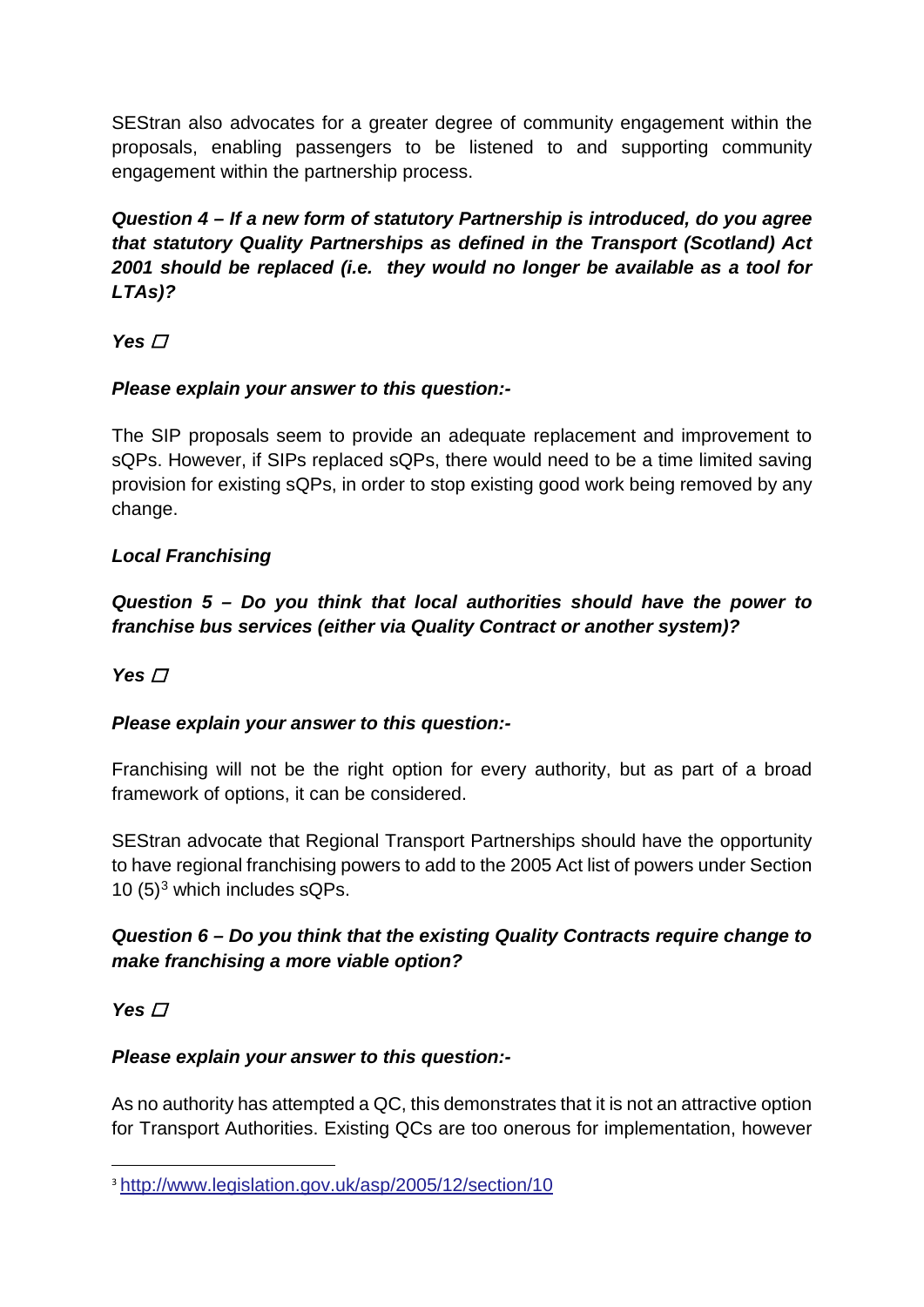providing a Business Case for franchising is an essential step in demonstrating why franchising is necessary and why outcomes cannot be achieved through partnership working in the form of a SIP.

# *Question 7(a) – Do you think that there should be any consent mechanism for an authority to begin the process of assessment for franchising?*

# $No<sub>1</sub>$

### *Please explain your answer to this question:-*

It should be up to the local authority partners to decide whether it is worthy of assessment and up to them to prove the case. One of the biggest challenges will be in demonstrating that other mechanisms, such as a SIP, will not work.

# *Question 7(b) – Do you think that there should be a requirement for independent audit of the business case for franchising?*

## Yes  $\Box$

### *Please explain your answer to this question:-*

The business case is the most critical element in the process toward a possible franchise. This document must have a clear and transparent rationale that is fully auditable to ensure that the preferred option is value for money and meets the various legislative requirements. An independent audit would provide the necessary assurance and accountability.

# *Question 7(c) – Do you think that there should be an approval process beyond that of the local authority itself, before franchising can take place?*

### Yes  $\Pi$

# *Please explain your answer to this question including (if yes) what kind of approval process:-*

There should be appropriate checks and balances within the process as franchising will potentially remove business from commercial companies

### *Transport Authority Run Bus Services*

*Question 8(a) – Do you think that transport authorities (including 'model III' RTPs) should be able to directly run bus services?*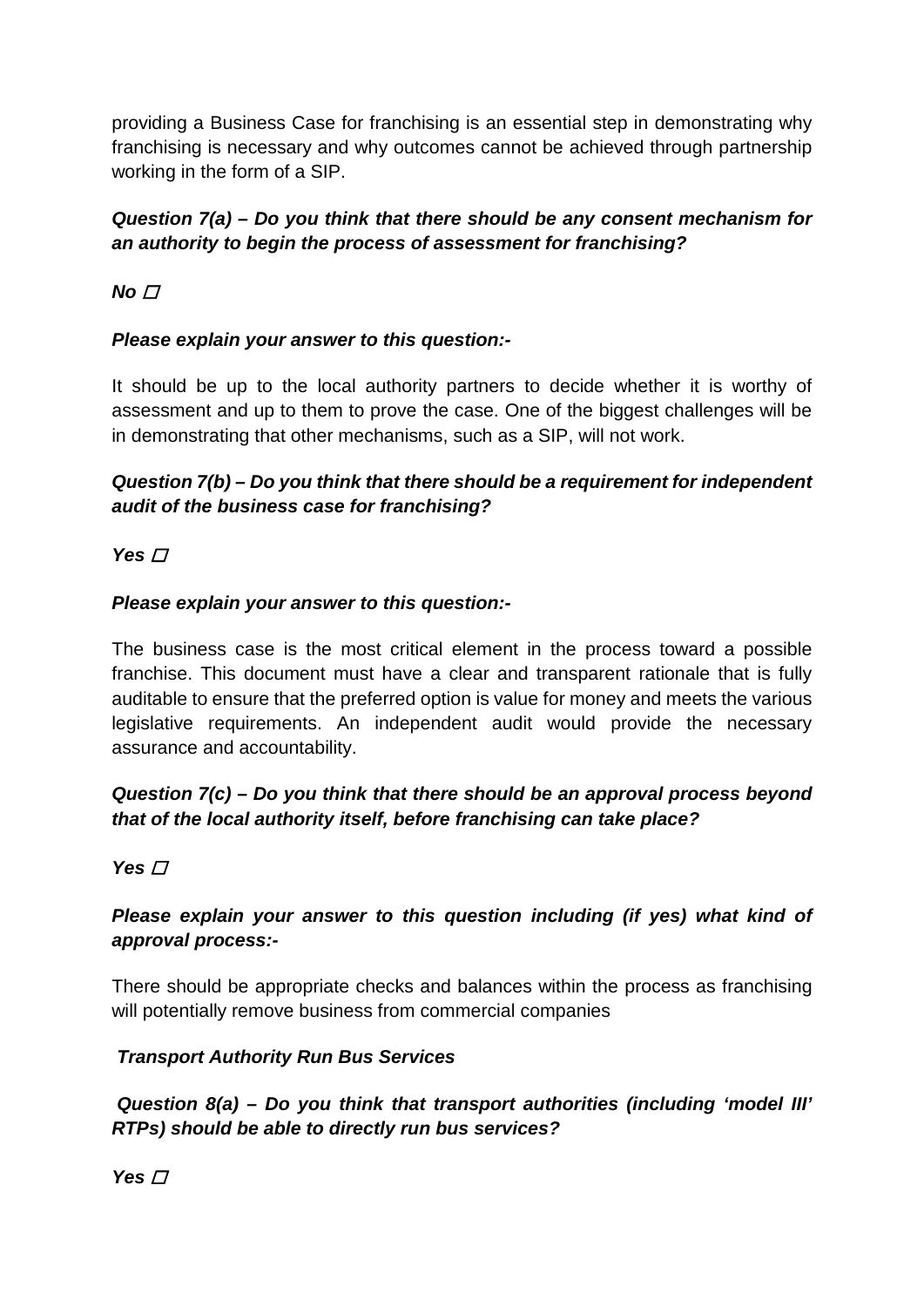## *Please explain your answer to this question:-*

A Transport Authority should be able to consider directly running a bus service. Offering this as an option with a framework of options offers flexibility to Transport Authorities.

# *Question 8(b) – Please describe the circumstances in which this might be appropriate:-*

A Transport Authority should be able to consider directly running a bus service to fill a gap in the market or to apply pressure in the market, for example in the instance of a monopoly in the market. However, the proposals must not supress commercial activity and safeguards should be put in place to ensure no unfair advantage.

# *Question 8(c) – What, if any, safeguards do you think should be put in place to ensure that no operator has an unfair advantage in a deregulated market? Please explain your answer to this question:-*

Full and transparent costings should be required which could be subject to scrutiny to ensure there is no unfair advantage gained from its public sector status.

## *Question 9(a) – Do you think that transport authorities (including 'model III' RTPs) should be able to set up arm's length bus companies to operate local bus services?*

**Yes** *□* 

# *Please explain your answer to this question:-*

As noted in 8(a), offering this as an option with a framework of options again offers flexibility to Transport Authorities.

## *Question 9(b) – Please describe the circumstances in which this might be appropriate:-*

A Transport Authority should be able to consider setting up arm's length bus companies to fill a gap in the market or to apply pressure in the market, for example in the instance of a monopoly in the market. However, the proposals must not supress commercial activity and safeguards will be put in place to ensure no unfair advantage.

## *Question 9(c) – What if any safeguards do you think should be put in place to ensure that no operator has an unfair advantage in a deregulated market?*

Full and transparent costings should be required which could be subject to scrutiny to ensure there is no unfair advantage gained from its public sector status.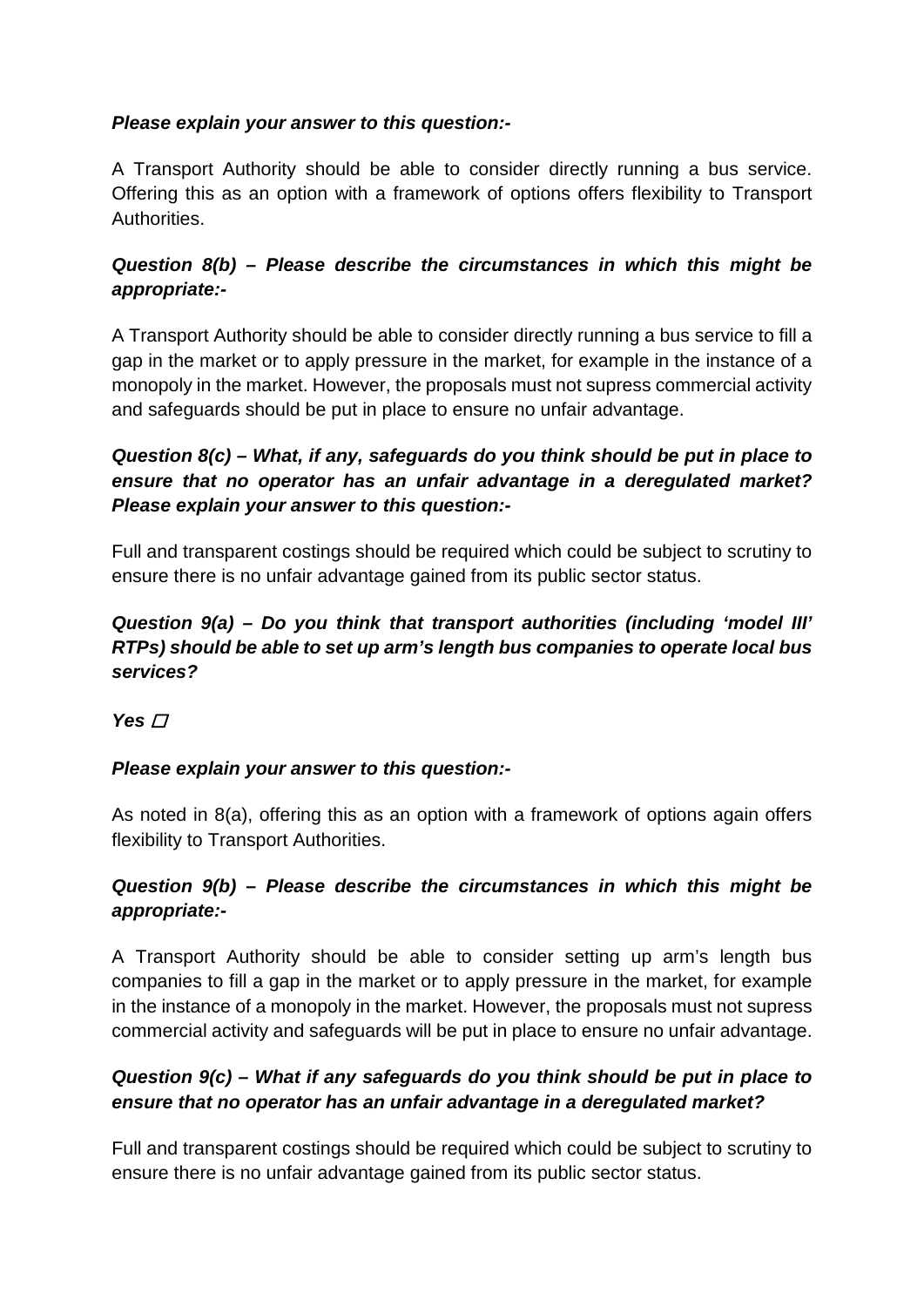## *Question 9(d) – What, if any, checks and balances do you think should be put in place for a transport authority looking to set up an arms' length company to run buses? Please explain your answer to this question.*

Each authority should be required to present a business case through its own governance structure to ensure that it is the preferred option to address the needs in its area. This business case must have a clear and transparent rationale that is fully auditable to ensure that the preferred option is value for money, meets the various legislative requirements and does not undermine the commercial sector.

# *Open Data*

*Question 10 – Do you agree with our proposals to require the operators of local services to release open data on routes, timetables, punctuality and fares in a specified format?* 

Yes  $\Box$ 

## *Please explain your answer to this question:-*

Access to open data is essential in terms of improving bus patronage, offering innovative solutions to digital data and improving access to up to date and relevant information. There is an ever increasing expectation for digital information and for information to be made available in greater depths, in order to make journey planning easier.

However, it must be noted that paper formats must remain for those who do not have a skillset to access digital information and who rely on paper information to access public transport.

# *Question 11 (a) – Do you think that data provided by operators should be stored in a central data hub?*

 $Yes \nT$ 

### *Please explain your answer to this question:-*

A central data hub ensures consistency of quality and format.

# *Question 11(b) – if you do not support the use of a central data hub how do you think data should be stored/ made available? :-*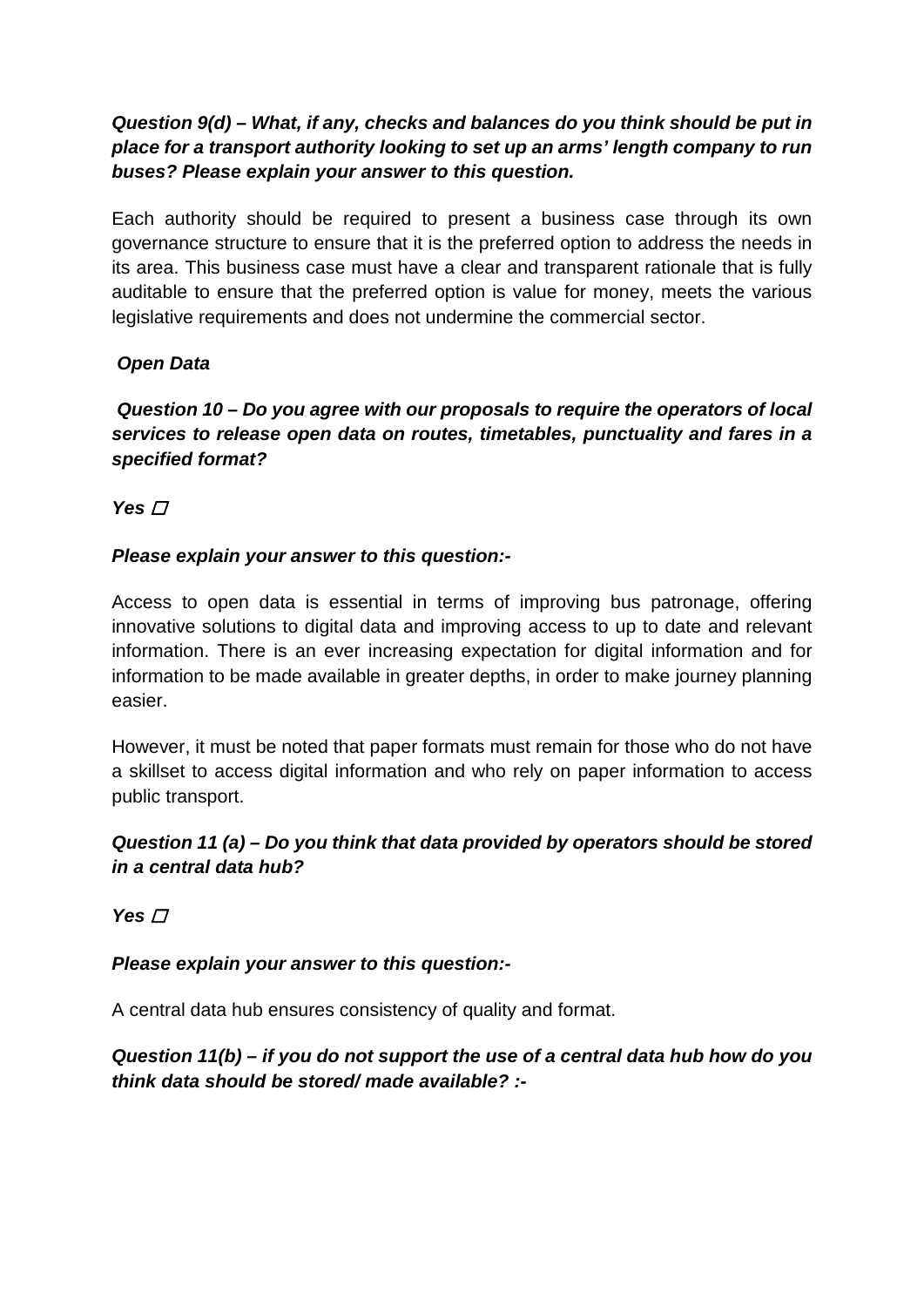# *Question 12 – Do you support proposals for transport authorities to have the power to obtain, information about revenue and patronage of services being deregistered, and where appropriate disclose this as part of a tendering process? Please answer Yes* ☐*, or No* ☐*. Please explain your answer to this question:-*

SEStran supports the proposals to obtain information about revenue and patronage of services being deregistered in order for a Transport Authority to provide the necessary replacement services and ensure fair competition.

#### *Other*

# *Question 13 – Please provide any other comments or proposals around the regulation of bus services in Scotland that were not covered in the above questions.*

The Socio-Economic Duty (SED) asks particular public authorities (Transport Scotland and Scottish Government; local authorities) to do more to tackle the inequalities of outcome caused by socio-economic disadvantage. The duty aims to make sure that strategic decisions (this is a strategic decision of significance – as the recent consultation on the duty highlighted annual budgetary choices as an example of a strategic decision) about the most important issues are carefully thought through so that they are as effective as they can be in tackling socio-economic disadvantage and reducing inequalities of outcome. Certainly, the original UK Government 2008 consultation on the Equality Bill and 2010 guide on the proposed duty to reduce socioeconomic inequalities both clearly seek to include access to transport as a key matter of equality and equity. It would seem reasonable to include legislative change on local bus services as a strategic decision of significance.

The SED and the wider impact assessment approach to strategic matters is seen as a vital part of the Fairer Scotland Action Plan and also the inclusive growth agenda of Scotland's Economic Strategy. The main outcome that the Scottish Government is looking for from the introduction of the duty is improved decision-making that genuinely leads to better outcomes for those experiencing disadvantage. Therefore, we would request the production of a wider impact assessment for the changes proposed and we believe this would demonstrate that Transport Scotland has taken the opportunity to show that they both understand the key socio-economic inequality gaps and have taken account of them in the decisions given the proposal to introduce the SED prior to the end of 2017.

Indeed, Scottish Ministers own consultation on the SED states that there is nothing preventing any public sector body not covered by the duty from starting to act as if it were covered and for example impact assessing strategic decision making for socioeconomic impact. It would therefore seem that those covered by the duty could start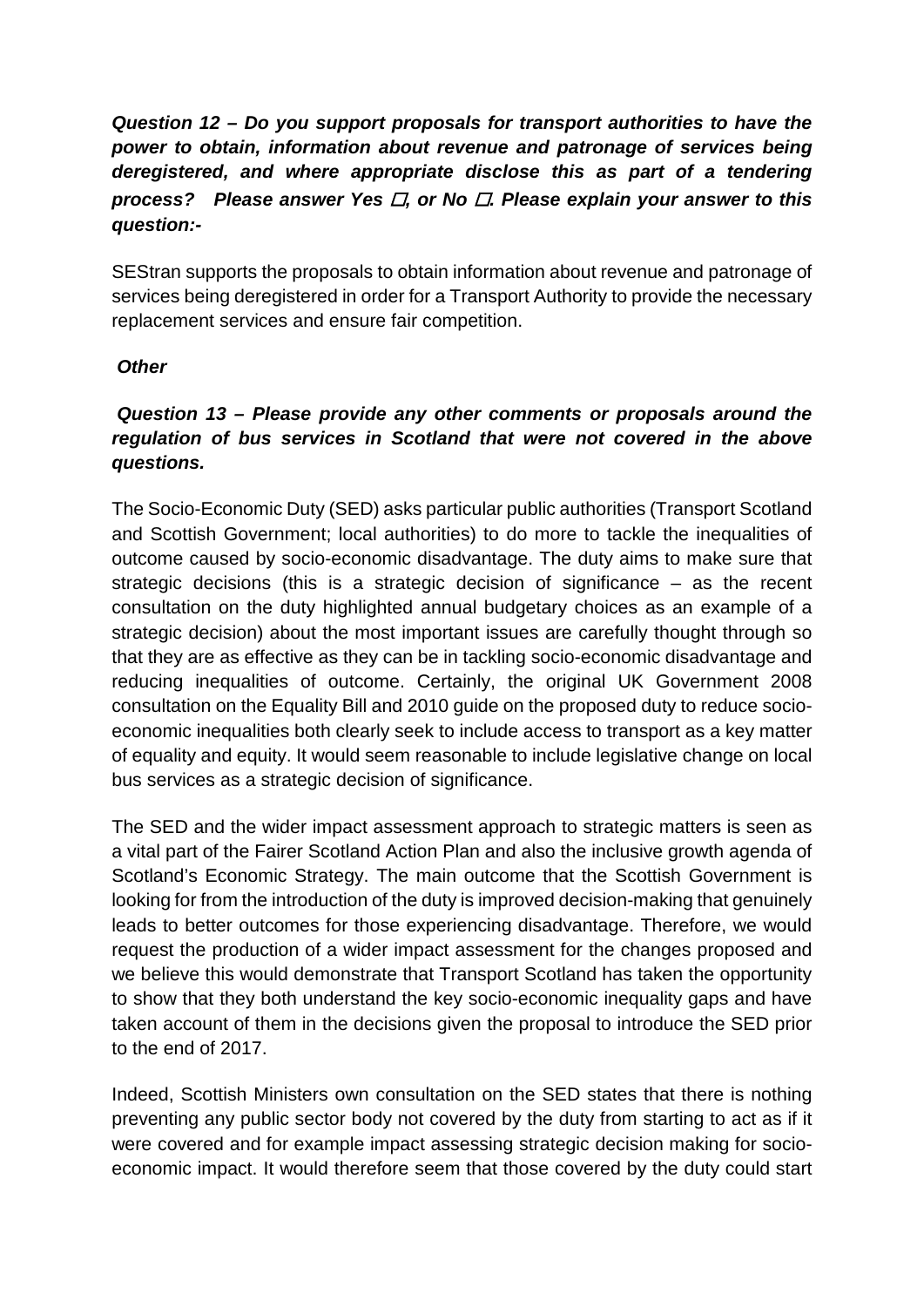planning as if they were as well in consulting upon choices that will be implemented when the SED is in effect and how local transport and potentially regional authorities would use the new proposed powers/duties on local bus services to address their forthcoming duty on socio-economic matters.

The Royal Society of the Arts (RSA) Inclusive Growth Commission final report highlights the need for an integrated economic and social policy emphasising the need for place-based strategies to deliver inclusive growth across the UK. The Royal Town Planning Institute comment in their 2016 "Poverty, Place and Inequality" policy paper highlighting the significant severance effect of area-based disadvantage for individuals. Those living in certain less affluent areas are from evidence less mobile, more reliant on public transport and less able to commute to job opportunities given expensive and/or fragmented transport networks. Previous studies have highlighted that those who are least skilled or most remote from the labour market have the least locational flexibility in seeking new job or training opportunities and that this spatial deficiency rather than lack of skills or training has particularly afflicted some communities and individuals within them in terms of receipt of positive outcome. It is therefore vital that any new policies/duties/powers for local bus services recognising these wider outcomes in any re-design of legislative responsibilities.

# *Question 14 - Are there any likely impacts the proposals contained within this consultation may have on particular groups of people, with reference to the 'protected characteristics' listed above? Please answer Yes* ☐*, No* ☐*. Please be as specific as possible:-*

If any of the proposals impact on the viability of local bus services then this has the potential to impact on all protected characteristics. Conversely, if the proposals result in improvements to local bus services then there would be resulting benefits across the range of protected characteristics.

# *Question 15 - Do you think the proposals contained within this consultation may have any additional implications on the safety of children and young people? If yes, what would these implications be? Please answer Yes □, No □. Please be as specific as possible:-*

As with the response above, young people, without access to a car are often more dependent on local bus services and so any proposals emerging from this consultation will have implications for the safety of young people.

*Question 16 - Do you think the proposals contained in this consultation are likely to increase or reduce the costs and burdens placed on any sector? Please answer Yes* ☐*, No* ☐*. Please be as specific as possible:-*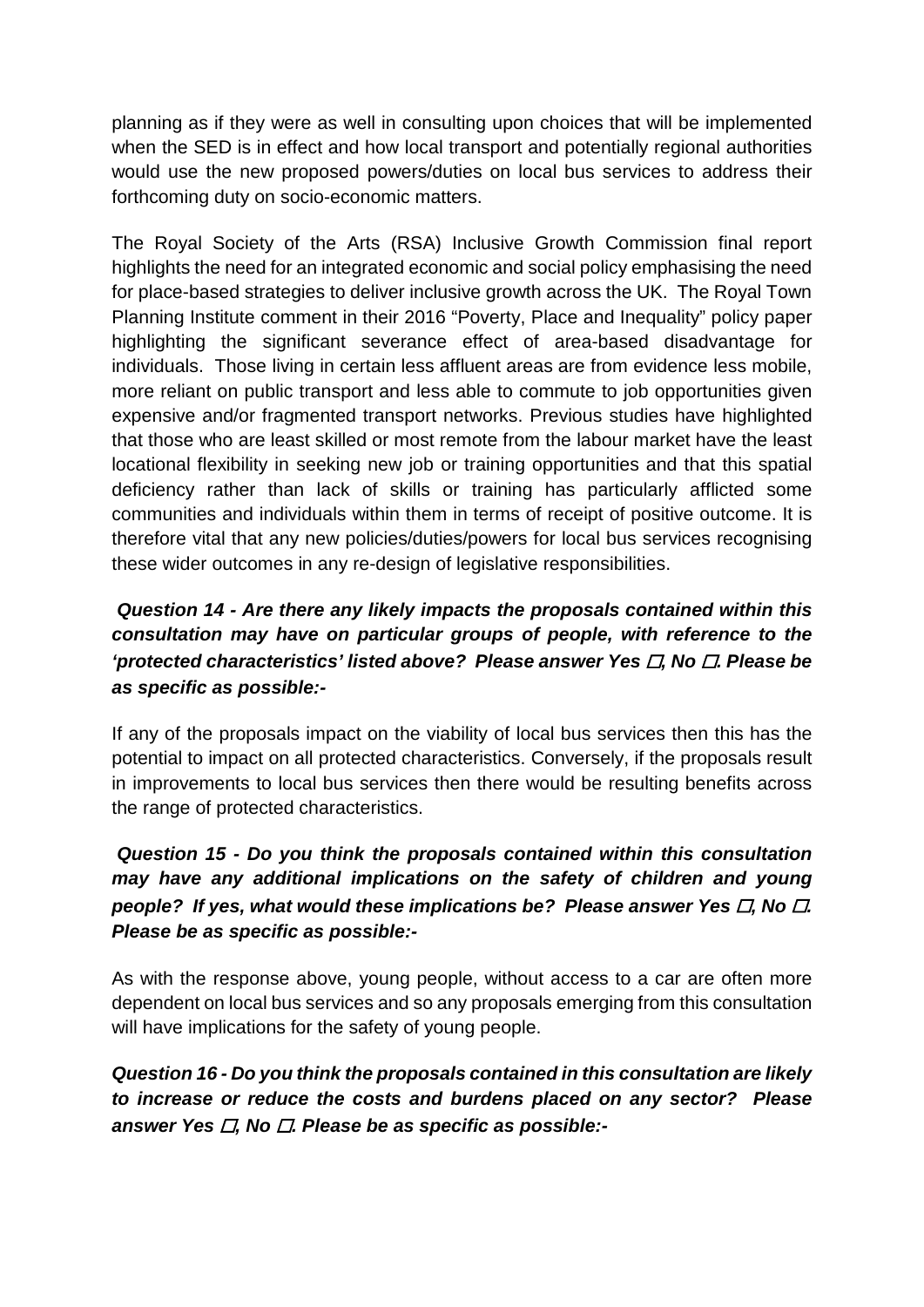There will likely be cost implications for both the public sector and bus operators. Many of the proposals would however require a full assessment of the likely costs and benefits before implementation. Proposals around Open Data could add an additional burden on operators with cost implications if they are required to amend and enhance their current practices, however there may also be opportunities for increase efficiency and reducing duplication of effort which may balance this out. Appropriate use of the tools these proposals provide with their accompanying built in robust check processes should reduce some of this risk.

*Question 17 - Are there any likely impacts the proposals contained in this consultation may have upon the privacy of individuals? Please answer Yes □, No* ☐*. Please be as specific as possible:-*

*No*

# *Question 18 - Are there any likely impacts the proposals contained in this consultation may have upon the environment? Please answer Yes □, No □. Please be as specific as possible:-*

The proposals should have a positive environmental impact if they result in improvements to local bus services, resulting in modal shift away from the private car. If they also result in an increased number of voluntary, statutory or Service Improvement Partnerships that involve commitments to improving the quality of the bus fleet this will also have a positive impact on improving local air quality.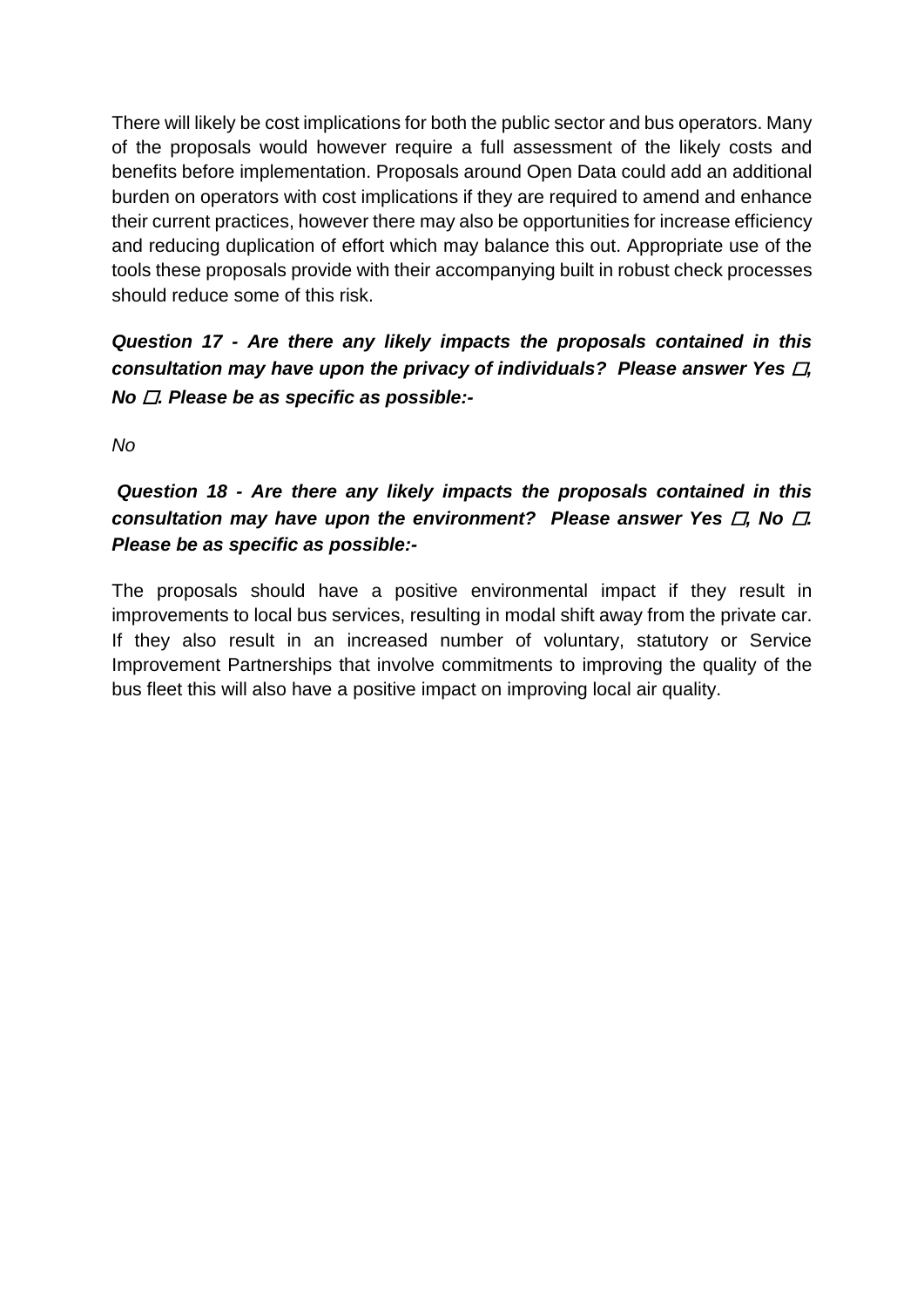# **Annex 2 – Consultant Questions – The Future of Smart Ticketing in Scotland**

*Do you think our intention to have a consistent smart payment option available across Scotland and on all main public transport modes would promote use of public transport in Scotland?* 

 $Yes \nT$ 

#### *Please explain your answer.*

There has to be consistency across the country both within and between modes. A recognised brand would help to increase customer awareness and confidence in the product.

However, paper formats must remain for those who do not have a skillset to access digital information and who rely on paper information to access public transport.

# *Question 2 - Do you agree that the scope of smart ticketing should – for now – be limited to the modes and services outlined above?*

#### Yes **□**

#### *Please explain your answer.*

The initial focus should be on bus, rail ferry, subway and tram and the integration between them, as these are the main modes across Scotland.

However, moving forward, any smart ticketing scheme should recognise new modes such as Mobility as a Service (MAAS). MaaS and the Collaborative Economy have great potential to unlock underused capacity. The transport network of the South East of Scotland can at peak times be close to capacity and a lot of this is comprised of underutilised individualised vehicles travelling on the network, imposing social, economic and environmental detriment on communities. The value of the collaborative economy is to use underutilised assets, such as under-occupied cars relative to their capacity, to reduce congestion on road networks and to offset the need for further capacity expansion of network based on non-collective motorised modes of transportation. This could reduce the need for the introduction of demand restraint policies such as workplace parking charges and also reduce negative outcomes from irresponsible parking of vehicles if the overall number within an area could be managed through collaborative measures.

#### *Question 3 - epurse*

*a) Are you in favour of a clearly defined national epurse scheme?*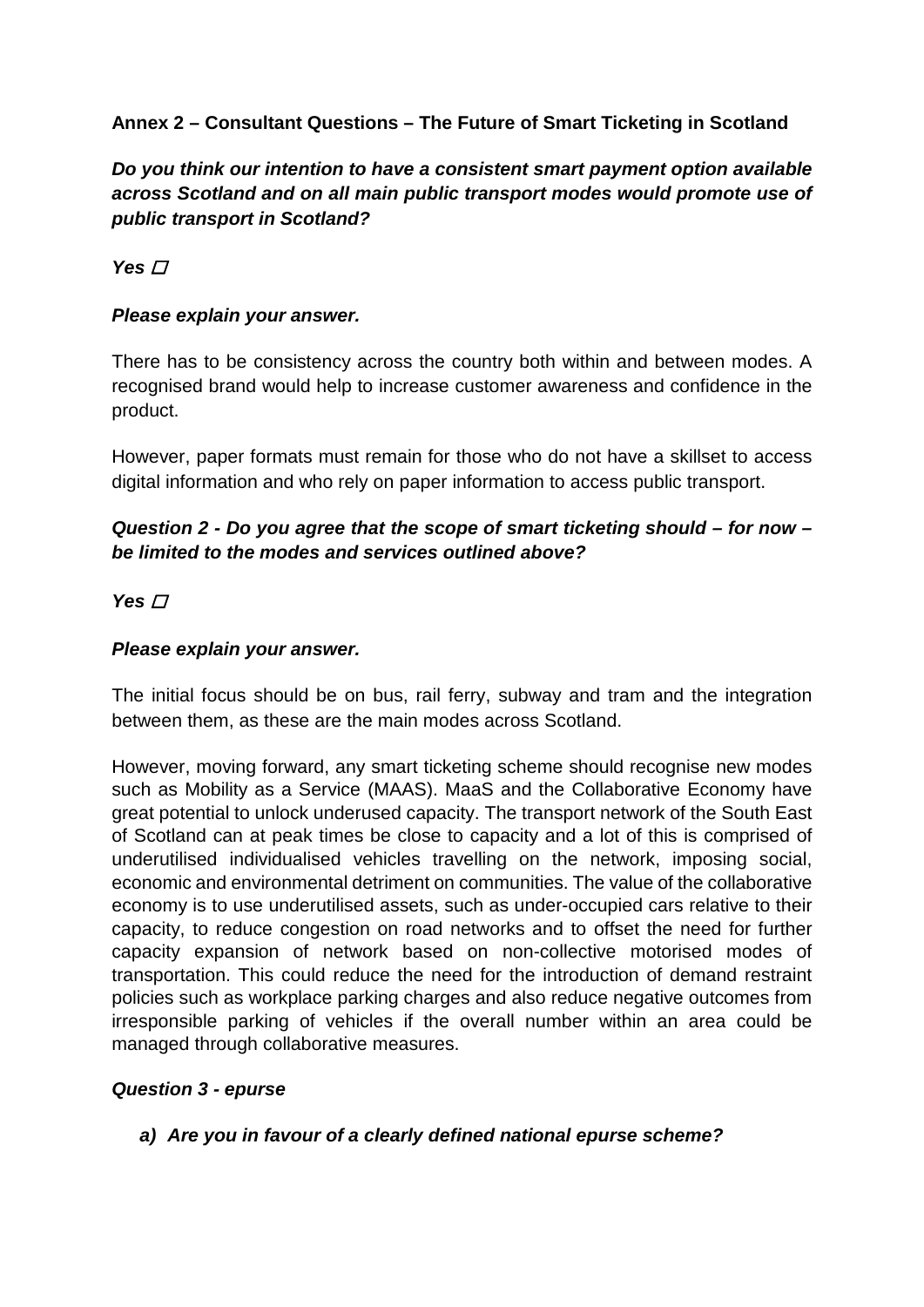## Yes  $\Box$

*b) Should all relevant bus, rail, ferry, tram and subway operators be expected to participate in a national epurse scheme?* 

## Yes **□**

*c) Should participation in a national epurse scheme be monitored and controlled?* 

## Yes  $\Box$

*d) Should sanctions be imposed for non-compliance in a national epurse scheme?*

 $Yes \nightharpoondown$ 

## *Please explain your answers.*

Significant investment has already been made in smart infrastructure and further investment made in ensuring operators across the country can accept smart tickets and it is right that these benefits should be maximised. For example, SEStran has been successful in two rounds of the ERDF Smart Ticketing Challenge Fund and has kitted out 10 operators with smart ticketing enabled ticket machines for tendered bus services. There needs to be consistency across the country in order to maximise this success.

The success of any scheme will rely on it being clearly defined, including all operators and having robust governance processes, including those for non-compliance.

# *Question 4*

*a) Are you in favour of a clearly defined multi-modal, multi operator regional smart ticketing scheme?* 

### $Yes \nI$

*b) Should all relevant bus, rail, ferry, tram and subway operators be expected to participate in a multimodal, multi operator regional smart ticketing scheme?* 

Yes  $\Box$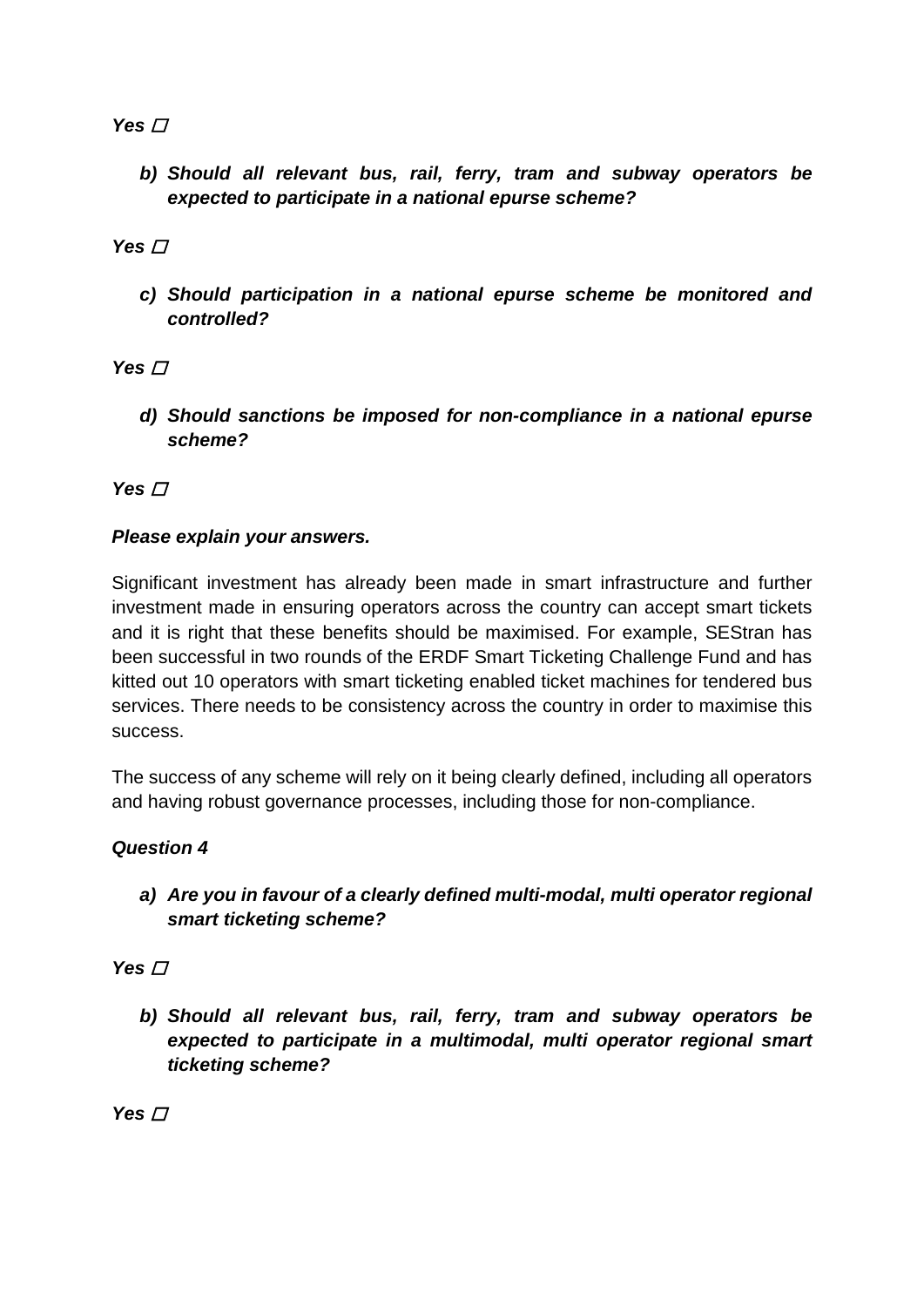## *c) Should participation in a multimodal, multi operator regional smart ticketing scheme be monitored and controlled?*

## **Yes** *□*

*e) Should sanctions be imposed for non-compliance in a multi-modal, multi operator regional smart ticketing scheme?* 

# Yes  $\Box$

### *Please explain your answers.*

A partnership approach would work best in ensuring that operators willingly participate in such a scheme and to ensure the success and use of any smart products introduced as a result. However, instances where a partnership approach does not work then, there should be some way of addressing non-compliance. A multi-modal, multioperator smart ticketing scheme should be a priority for all regions therefore it is right that compliance is monitored and ensured nationally to avoid inconsistencies across modes and operators and to ensure equal access across the country.

### *Question 5*

# *Are you in favour of new legislation that requires transport operators to participate in national and regional smart ticketing schemes?*

Yes  $\Box$ 

### *Please explain your answer.*

The current fragmented nature of modes and large variation of operators involved will require an appropriate legislative framework to ensure participation and therefore success of any national scheme.

There should however be continued financial assistance available to smaller operators to assist in the purchase of any new ticket machines, particularly, if participation is going to be mandatory.

### *Question 6*

*To ensure delivery of a consistent approach to meet the expectations of passengers now and in the future, should we establish a single governance group so that the technology implemented across Scotland for smart ticketing schemes is controlled?* 

Yes  $\Box$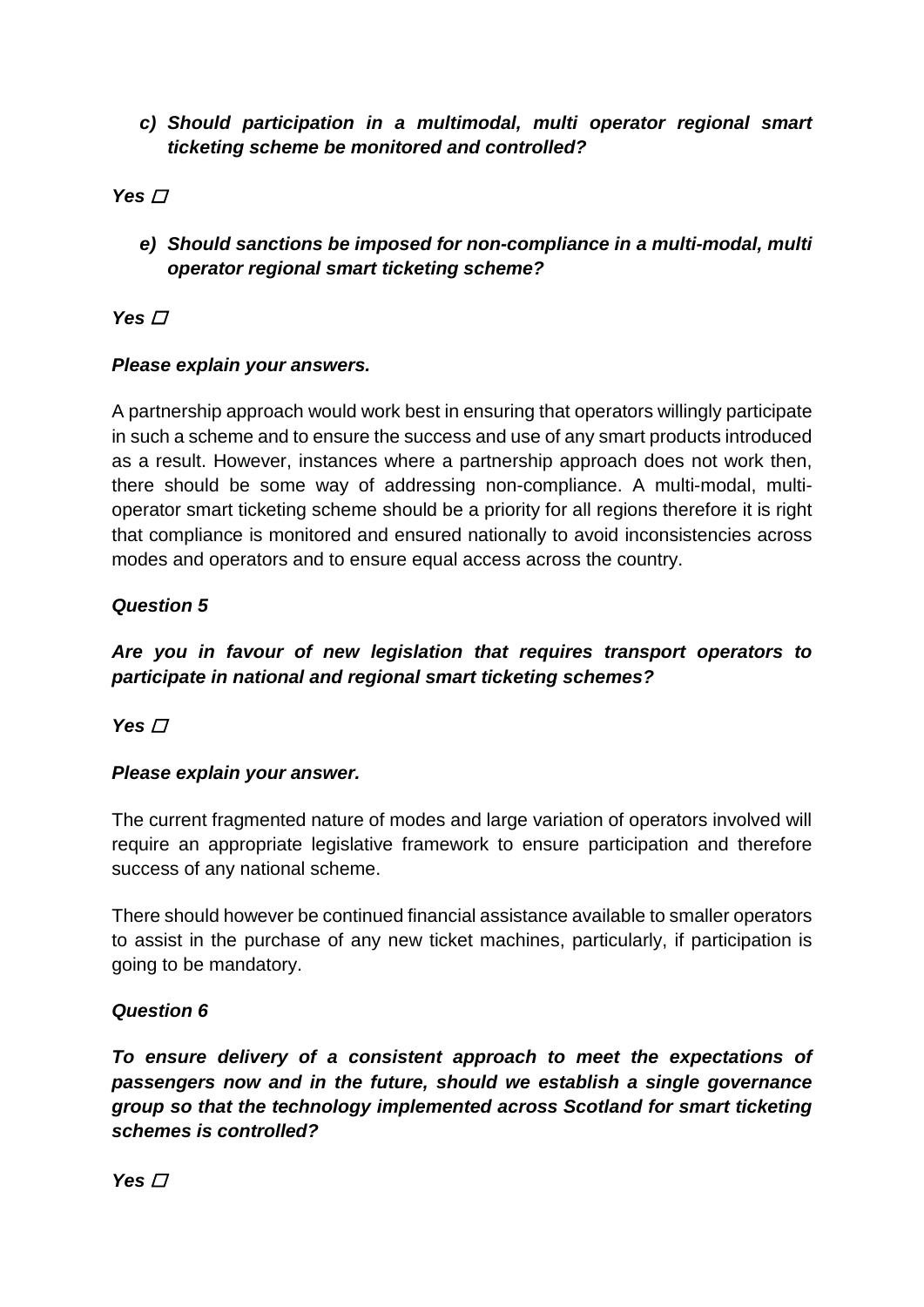*Should such a governance group be established formally and supported by legislation?* 

**Yes** *□* 

*Should such a governance group have a role in advising on development, implementation or administration of smart ticketing schemes?* 

Yes  $\Box$ 

*Are there any other areas that a governance group should have a role in?* 

Yes **□** 

### *Please explain your answers.*

A single governance group covering all modes will be essential for success. If participation is going to be mandatory and requires new legislation, then the governance and monitoring of this should also be formalised.

Any national smart ticketing scheme should aim to provide contactless payment systems. Integrated Ticketing through contactless payments systems should be the end objective of the national scheme. Any approach to a national smart ticketing scheme needs to facilitate, not stifle, this kind of development led by operators, or otherwise. However, contactless systems do offer other barriers in terms of market perception of transparency and clarity of pricing, and therefore these issues need to be looked in to in greater depth.

### *Question 7*

*Do you have any other comments about any of the issues raised in this consultation?* 

 $No<sub>□</sub>$ 

*If so, please use the box below to provide details.* 

# *Question – Equality Impacts*

*Are there any likely impacts the proposals contained within this Consultation may have on particular groups of people, with reference to the 'protected characteristics' listed above? Please be as specific as possible.*

If any of these proposals are likely to have an impact on the viability of local bus services, particularly those run by smaller operators who may find it difficult to cover